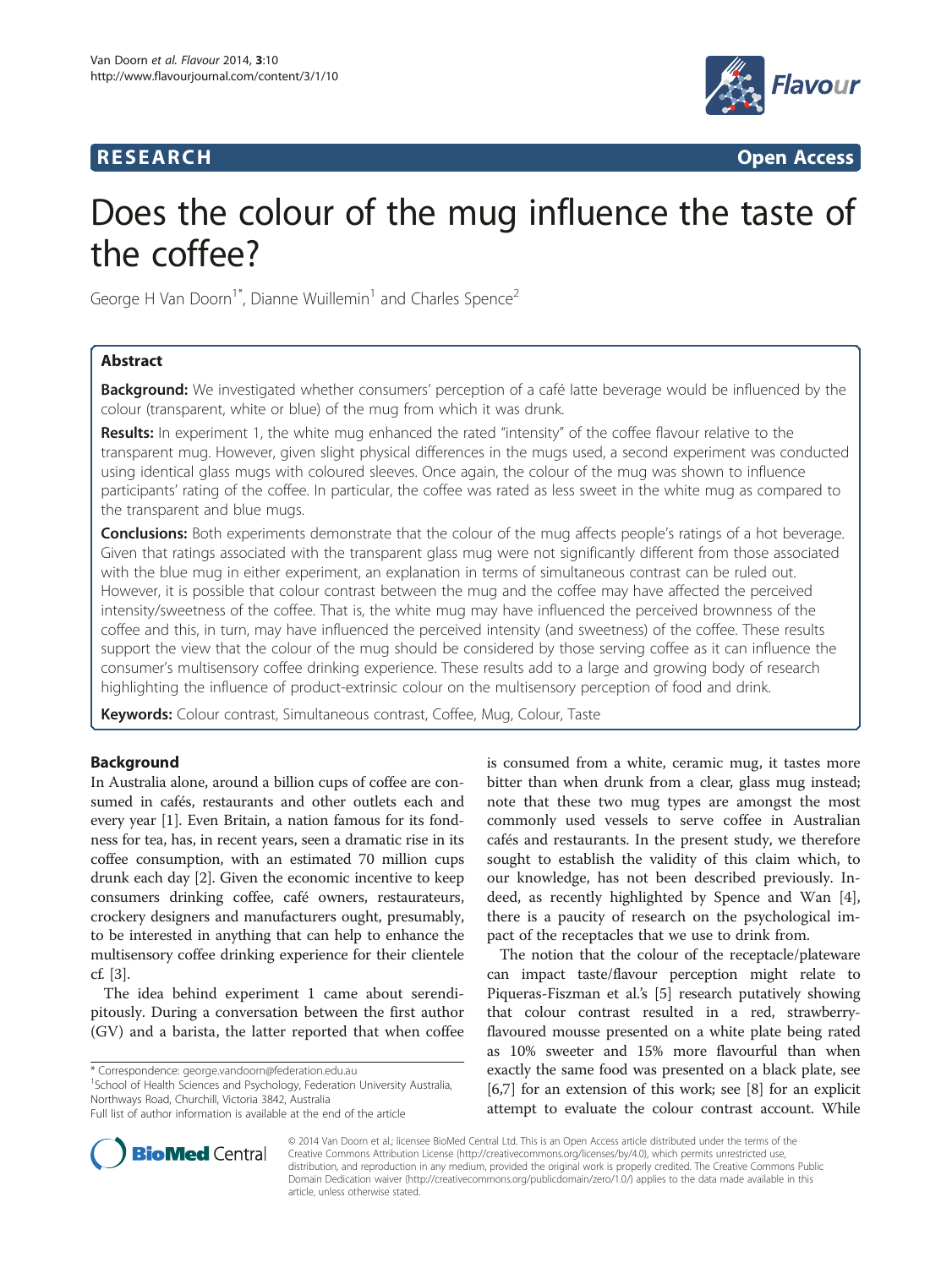contrast represents one plausible explanation for such results, it is important to note that there are also several other possible mechanisms (e.g., priming) that may explain the influence of product-extrinsic colour on taste/ flavour ratings. Taking the principal of colour contrast one stage further, and given the conversation with the barista, it was proposed that brown may be associated with bitterness (or, perhaps, is negatively associated with sweetness [[9\]](#page-6-0)). If taste were to be affected crossmodally by colour contrast, then coffee that is tasted from a white mug should be rated as somewhat more bitter than exactly the same coffee when consumed from a transparent mug instead.

It is possible that another contrast mechanism (i.e., simultaneous contrast) might affect the perception of taste [[10,11\]](#page-6-0). Here, if light, opaque, milky brown coffee were to be associated with bitterness, then a light blue mug/surrounding should intensify the brown of the coffee because blue is brown's complementary colour [[6,12\]](#page-6-0). This, in turn, would be expected to elevate ratings of bitterness relative to the same coffee when served in a transparent mug. Some famous examples of the use of simultaneous contrast are Heinz's™ use of a greenishblue can to set off the red-orange colour of their beans and sauce and Cadbury's™ use of purple packaging to enhance the colour of their chocolate.

Although many studies have been published on colour-flavour interactions over the years, see [\[13\]](#page-6-0) for a review, very little has been published to date specifically looking at crossmodal influences on the perception of coffee. This absence is surprising given, as we saw above, how many cups of coffee are drunk every day. In terms of the limited research that has been conducted specifically in this area, Favre and November [[14](#page-6-0)] offered 200 people coffee from four different jars, i.e., brown, red, blue and yellow. Seventy-three percent of the participants reported that the coffee served from the brown container was too strong, whereas 80% of women felt that the coffee served from the red receptacle had a richer, fuller aroma. The blue jar suggested a milder aroma to most and the coffee in the yellow container was rated as coming from a weaker blend.

Meanwhile, Guéguen and Jacob [\[15\]](#page-6-0) had 120 people drink coffee from four different coloured cups (blue, green, yellow and red). The participants had to indicate which coffee was the warmest (in terms of its temperature). Thirty-eight percent of the participants reported that the coffee served from the red cup was the warmest, followed by yellow (28.3%), green (20.0%) and, finally, blue (13.3%). Note that these differences were statistically significant. In summary, the colour of the cup can be added to the list of factors that have now been demonstrated to influence various aspects of the coffee drinking experience. This list also includes whether or not

the coffee had an eco-friendly origin [\[16\]](#page-6-0) and any branding cues [\[17\]](#page-6-0).

Based on previous work and anecdotal evidence, we explored the impact of the colour of a receptacle on people's coffee drinking experience. If extrinsic cues influence a consumer's experience of coffee, and if taste is affected by contrast effects, coffee tasted/drunk from a white mug should be rated as more bitter than from a clear mug instead. Given Piqueras-Fiszman et al.'s [\[5](#page-5-0)] and Stewart and Goss' [\[7](#page-6-0)] work with strawberry mousse and cheesecake, respectively, we thought that it is possible that the brown-bitter association might be enhanced by colour contrast. However, and with regard to the colour of coffee and the colour of the immediate surroundings against which it is presented, simultaneous contrast might be at work. Specifically, the brown of the coffee may be intensified if the coffee is served from a light blue mug. It should be noted that factors other than contrast effects can influence perception. For example, the cup in which the coffee is served may affect us as a function of our perception of the general properties of the cup (i.e., cheap vs. expensive [[18](#page-6-0)], flimsy vs. strong [\[19\]](#page-6-0)). We have attempted to control these potentially confounding variables in the present study. That said, and to borrow from Piqueras-Fiszman et al. [\[5\]](#page-5-0), if the colour of the mug affects the way in which people perceive the colour of the coffee, and the colour of the coffee affects the perception of flavour, then the colour of the mug (and any contrast effect that it elicits) would be expected to influence the perceived properties of the coffee (e.g., bitterness).

## Results and discussion Experiment 1

The mug type exerted a significant influence on participants' ratings of the perceived intensity of the café latté,  $F(2,15) = 4.78$ ,  $p = .025$  (see Figure [1\)](#page-2-0). Bonferroni-corrected post hoc tests revealed that the café latté was rated as significantly more intense ( $p = .026$ ) when served from the white, ceramic mug than when served from the clear, glass mug. None of the other comparisons reached statistical significance. The mug type failed to exert any influence on participants' ratings of the other attributes of the café latté (see Table [1\)](#page-2-0).

The white mug enhanced the perceived "intensity" of the coffee flavour relative to the transparent mug. Our hypothesis was that a crossmodal association between brown and bitter exists and that bitterness, and possibly other attributes, would be enhanced by the colour contrast. Although there was no simultaneous contrast effect (i.e., coffee surrounded by its complementary colour was not rated as any more bitter than the coffee presented in either the clear or white mug), it is possible that colour contrast influenced the intensity of the coffee flavour in experiment 1.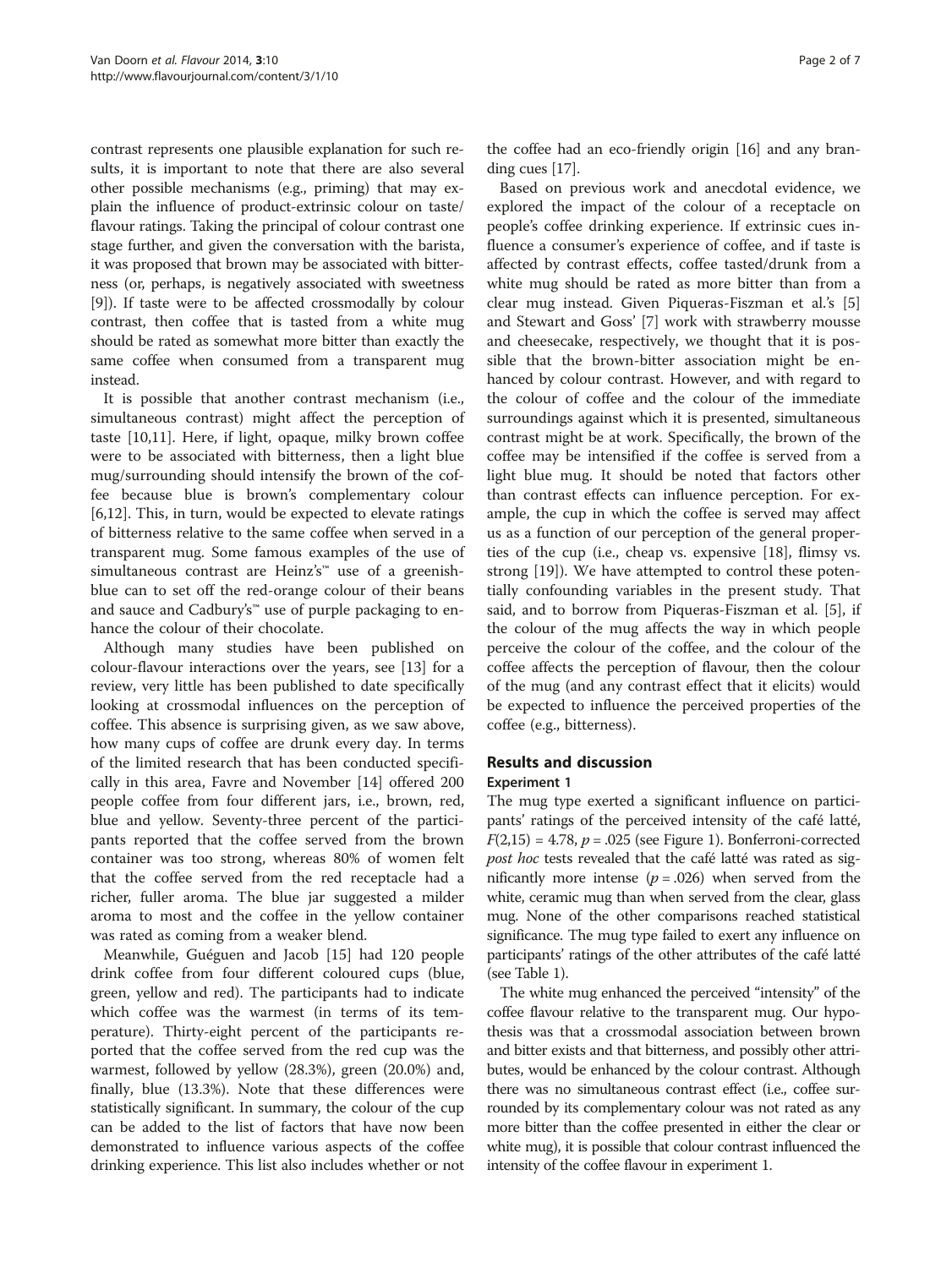<span id="page-2-0"></span>

## Experiment 2

The mug type exerted a significant influence on participants' ratings of the perceived sweetness of the café latté,  $F(2,33) = 3.57, p = .040$  (see Figure [2](#page-3-0)). Bonferronicorrected post hoc tests established that the drink was rated as significantly less sweet  $(p=.041)$  when served from the white mug relative to the see-through, glass mug or the blue mug. None of the other comparisons reached statistical significance. The mug type failed to exert any influence on participants' ratings of the other attributes of the café latté (see Table [2\)](#page-3-0).

# General discussion

Crossmodal influences refer to the effects that information from one sensory modality can have on the perception of information from another. The main issue explored in this study was whether consumers' perception of a warm café latté would be influenced by the colour (transparent, white or blue) of the mug from which it was served and consumed. Our results clearly demonstrate that the colour of the mug does influence the perceived taste/flavour of coffee.

In the two experiments presented here, it was hypothesised that a crossmodal association between brown and bitter exists and that bitterness, and possibly other attributes, would be enhanced by the colour contrast. In experiment 1, the white mug was found to enhance the perceived "intensity" of the coffee's flavour relative to the transparent mug. However, given slight differences in the mugs used in experiment 1, we decided to conduct a follow-up study with identical mugs. Experiment 2 revealed that the white mug diminished the "sweetness" of the coffee flavour relative to the transparent and blue mugs.

Given that ratings associated with the transparent glass mug were not significantly different from those associated with the light blue mug in either experiment, it seems as though simultaneous contrast cannot be used to explain the observed results. However, it is possible that colour contrast influenced the intensity/sweetness of the coffee's flavour. That said, an alternative mechanism (i.e., sensation transference) might also be at play in experiment 1 [[20](#page-6-0),[21](#page-6-0)]. In short, implicit judgments regarding the intensity of the white mug may be transferred to the coffee

Table 1 The mean subjective ratings of the perceived sweetness, aroma, bitterness, quality and acceptability of the coffee

| Mug   | Mean rating      |               |                   |               |               |  |  |
|-------|------------------|---------------|-------------------|---------------|---------------|--|--|
|       | <b>Sweetness</b> | Aroma         | <b>Bitterness</b> | Quality       | Acceptability |  |  |
| White | 32.35 (20.59)    | 57.33 (16.27) | 55.67 (20.57)     | 57.35 (16.26) | 50.35 (20.17) |  |  |
| Blue  | 30.52 (10.48)    | 35.57 (25.34) | 48.38 (13.36)     | 51.67 (26.32) | 58.70 (13.60) |  |  |
| Glass | 29.82 (14.86)    | 40.38 (19.81) | 36.23 (18.48)     | 49.40 (26.64) | 61.48 (16.69) |  |  |

As a function of mug type (SDs are shown in parentheses).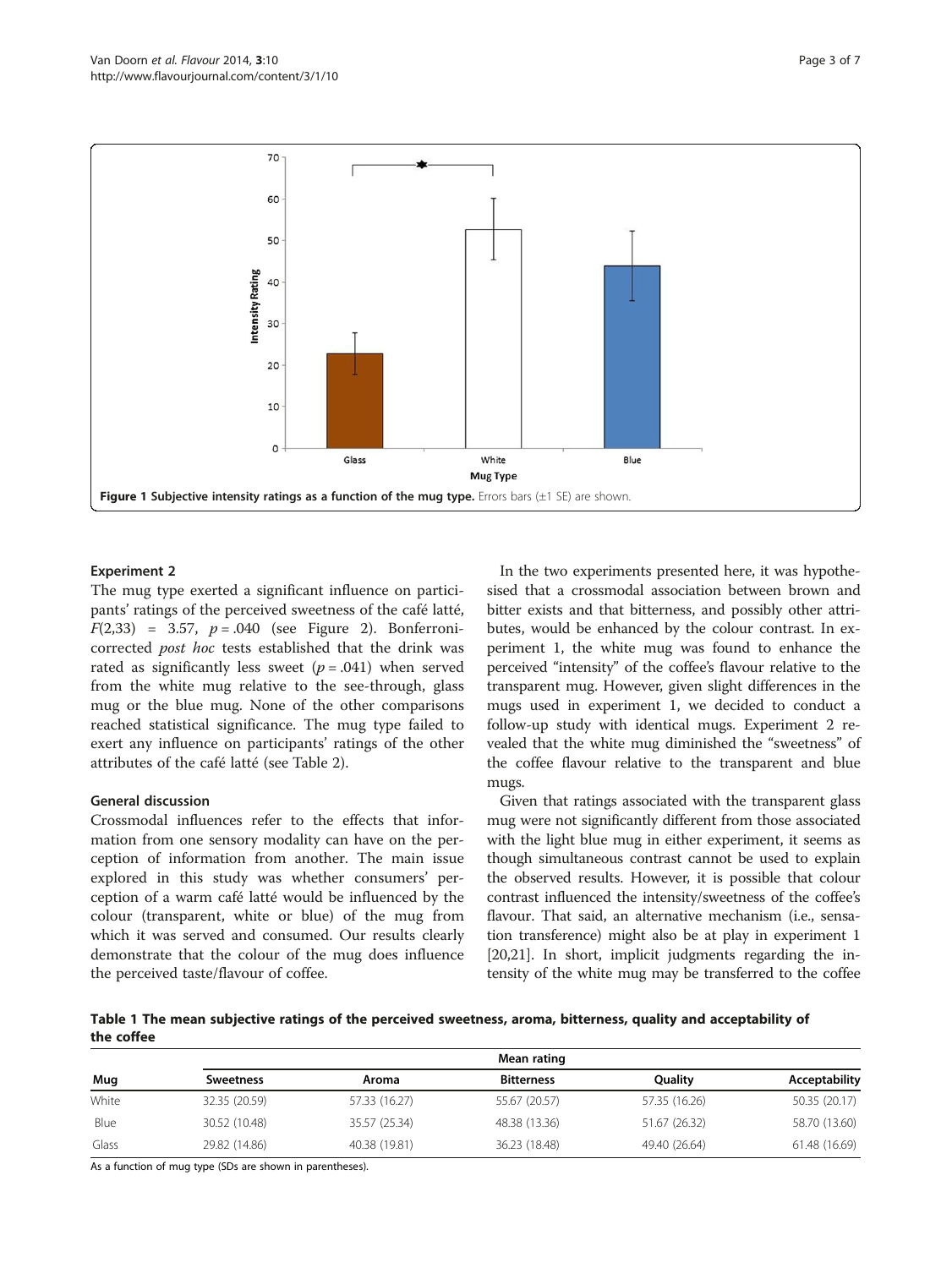<span id="page-3-0"></span>

causing it to be perceived as more intense than the coffee served in the other mugs. Given Favre and November's [[14](#page-6-0)] finding that people report coffee served from a brown container to be too strong (i.e., too intense) and our results from experiment 2, it seems unlikely that (1) people would hold an implicit "intensity" judgement for both white and brown colours and (2) 'sensation transference' is the mechanism at work here. Similar to an argument made by Piqueras-Fiszman et al. [\[5](#page-5-0)], it seems more plausible to suggest that the white background of the mug may have influenced the perceived brownness of the coffee and that this, in turn, was what influenced the perceived intensity (and sweetness) of the coffee. As we replicate the basic finding that the colour of the mug makes a difference, the correspondence between the visual appearance of the mug and aspects of the flavour suggests that colour contrast mechanisms may be at work here.

Two findings are worth highlighting here: (1) that there is a general trend in experiment 2 towards an increased "intensity" rating (i.e., ratings of intensity were greater for coffee served in the white mug), but this effect failed to reach significance, and (2) the significant intensity and sweetness results of experiments 1 and 2, respectively, might be connected. Note that consumers, as compared to baristas, appear to blur the distinction between 'intensity' and 'bitterness'. Dijksterhuis [\[22](#page-6-0)] has suggested that because of the use of the word 'strong' in advertising, consumers often confuse a coffee's strength or intensity with its 'bitterness'—in fact, visual inspection of Tables [1](#page-2-0) and 2 reveals that there is a trend in bitterness ratings that mirrors intensity ratings that would support such a view. Furthermore, any reduction in the "sweetness" of the coffee when presented from a white mug might also be expected to signify an increase in perceived bitterness (or strength). As mentioned above, Koch and Koch [[9\]](#page-6-0) also found that brown, amongst other colours, was negatively associated with sweetness.

Marketers such as Favre and November [[14](#page-6-0)] have reported an effect of jar colour on perceived coffee aroma. Coffee served in a blue jar was more often judged as having a milder aroma than the same coffee when presented in jars of other colours. By contrast, we observed no effect of blue on aroma or any of the other attributes. Favre and November [[14\]](#page-6-0) seem to have documented a

Table 2 The mean subjective ratings of the perceived intensity, aroma, bitterness, quality and acceptability of the coffee as a function of mug type (SDs are shown in parentheses)

| Mug   | Mean rating      |               |                   |               |               |  |  |
|-------|------------------|---------------|-------------------|---------------|---------------|--|--|
|       | <b>Intensity</b> | Aroma         | <b>Bitterness</b> | Quality       | Acceptability |  |  |
| White | 35.46 (28.04)    | 38.18 (24.09) | 36.00 (31.02)     | 50.57 (22.67) | 40.38 (29.00) |  |  |
| Blue  | 31.16 (6.19)     | 29.71 (15.89) | 27.34 (14.80)     | 49.48 (17.17) | 55.58 (19.95) |  |  |
| Glass | 29.97 (19.91)    | 24.08 (10.77) | 24.86 (15.63)     | 33.85 (19.39) | 43.80 (21.67) |  |  |

As a function of mug type (SDs are shown in parentheses).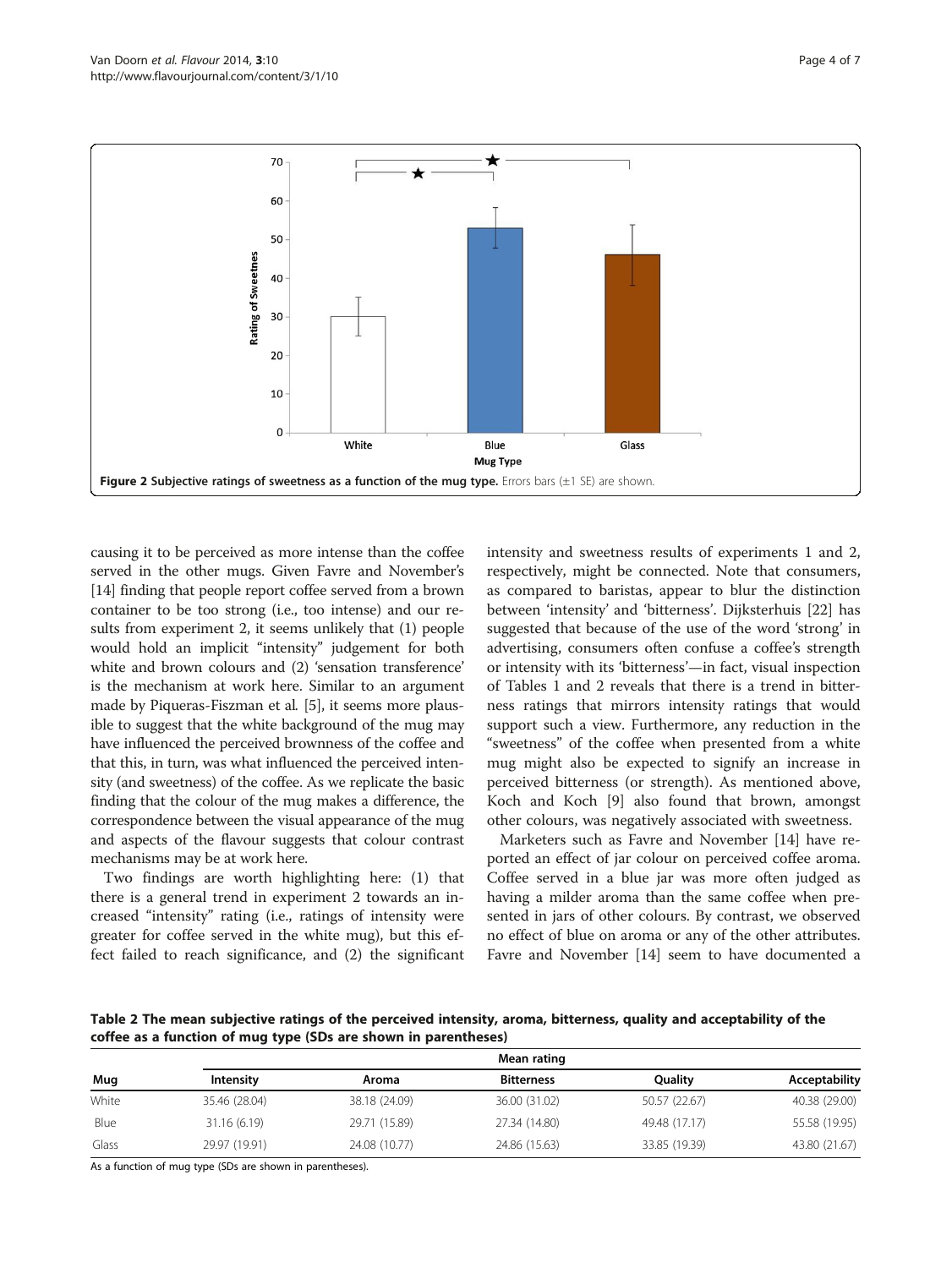<span id="page-4-0"></span>

simultaneous contrast effect for "mildness" which might be considered to lie at the opposite end of an "intensity" rating scale. Elsewhere, researchers have demonstrated that the colour of plastic vending cups influences people's perception of hot chocolate, such that orange (with a white interior) enhanced the chocolate flavour, as did dark-cream coloured cups which also enhanced sweetness and aroma [\[23\]](#page-6-0). Although our findings differ in their details from those of Piqueras-Fiszman and Spence [[23\]](#page-6-0), they nevertheless concur at a more general level in demonstrating the importance of the colour of the container/plateware on the consumer's experience of a variety of food and drink products, see also [[24](#page-6-0)]. Our results also help to address the relative paucity of literature on the influence of drinking receptacles as recently highlighted by Spence and Wan [\[4](#page-5-0)].

# Conclusions

The results of the two experiments reported in the present study demonstrate that the colour of a container influences people's ratings of the taste/flavour of a warm beverage. The crossmodal effect of the colour of the mug on the flavour of the coffee reported here suggests that café owners, baristas, as well as crockery manufacturers should carefully consider the colour of the mug and the

potential effects that its colour may exert over the multisensory coffee drinking experience.

# **Methods**

## Experiment 1

Eighteen volunteers (nine women) aged between 18 and 62 years ( $M = 31.5$  years, SD = 12.2 years) drank  $\sim$  200 mL of café latte ( $\sim$ 135 mL of full-cream milk and  $\sim$ 65 mL of coffee). Six people were given their coffee in a white, porcelain mug, six in a transparent, glass mug and six in a blue, porcelain mug (see Figure 3). A between-participants experimental design was used in order to avoid any possible demand characteristics [[6,25](#page-6-0)].

Ethical approval was granted by, and the experiment was carried out in accordance with the regulations of, the Monash University Human Research Ethics Committee (Ref: 2013000270). This project was carried out in compliance with the Helsinki Declaration. The participants gave their written informed consent before the start of the experiment.

The texture of each mug was equivalent (i.e., a smooth, polished exterior). The mugs were as close to identical in terms of their shape, size and weight (white = 375 g, transparent =  $367$  g, blue =  $365$  g) as possible. We wanted to keep the weight of the mugs similar given findings that

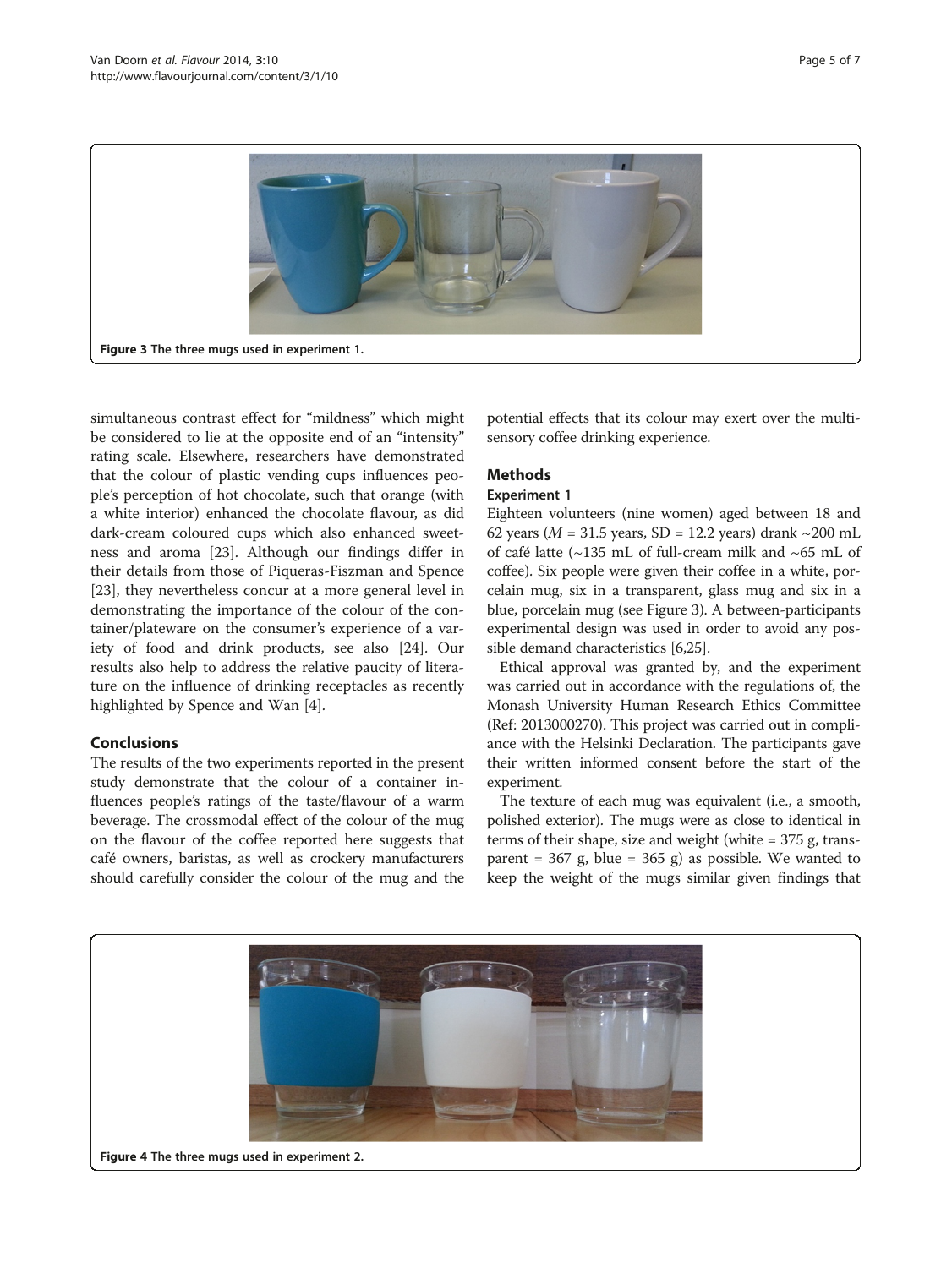<span id="page-5-0"></span>the weight of a container can influence the perceived flavour [\[18\]](#page-6-0). Each cup of coffee was made using a DeLonghi Magnifica coffee machine set to "regular" taste just prior to the experiment to ensure the temperature of each was as similar as possible. The same metal spoon was used to stir every cup of coffee (and was cleaned using water between participants). The temperature in the experimental room was kept constant. Gal et al. [[26](#page-6-0)] assessed the effects of room lighting on coffee consumption and reported that individuals who preferred strong coffee drank significantly more under bright lighting than under dim lighting; the opposite was true for those individuals who preferred weaker coffee, see [\[27,28\]](#page-6-0) for other factors influencing consumption behaviour. As such, we deemed it important to keep the lighting constant. The experimenter was not blind to the hypothesis, but was careful not to give away any hints as to the nature of the experiment. Participants were told that the purpose of the study was to assess certain characteristics of coffee. As an aside, as participants were randomly allocated to each group, it should not matter how they usually take their coffee (e.g., with milk or sugar).

Once the participants had consumed their coffee, they were handed several forms with one 10-cm-long visual analogue scale on each sheet. They rated the bitterness of the coffee by making a mark through the line which provided a quantitative measure of the relevant characteristic. Lines were labelled at their anchors with "0 (Not bitter at all)" and "100 (Very bitter)". The participants also rated the perceived sweetness [0 (not sweet at all), 100 (very sweet)]; aroma [0 (no aroma at all), 100 (very strong aroma)]; flavour intensity [0 (not intense at all), 100 (very intense)]; quality [0 (very low quality), 100 (very high quality)] and acceptability [0 (greatest imaginable dislike), 100 (greatest imaginable like)] of the coffee on similar scales. The scales were presented on separate pages to vary the order of presentation between participants.

## Experiment 2

The results of experiment 1 demonstrated that the café latté was rated as more intense when served in the white, ceramic mug, as compared to the glass mug. However, the mugs differed not only in terms of their colour but there were also very slight differences in terms of their texture and shape (see Figure [3\)](#page-4-0). Furthermore, our sample size was relatively small. Experiment 2 was conducted in order to address these concerns. It is perhaps also worth noting here, in passing, just how many of the previous studies of the colour of the crockery have only involved a single experiment.

Thirty-six volunteers (six men) aged between 17 and 66 years ( $M = 40.4$  years, SD = 14.6 years) were given  $\sim 200$  mL of café latte ( $\sim$ 135 mL of full-cream milk and  $\sim$ 65 mL of coffee). Twelve people drank from a glass mug with a

white rubber grip, 12 from a glass mug with a blue rubber grip and 12 from a transparent, glass mug (see Figure [4](#page-4-0)).

Ethical approval was granted by, and the experiment was carried out in accordance with the regulations of, the Monash University Human Research Ethics Committee (Ref: 2013000270). This project was carried out in compliance with the Helsinki Declaration. The participants gave their written informed consent before the start of the experiment.

The mugs used in experiment 2 were identical, and the participants were instructed to grasp the mug by the top lip when drinking the coffee (to negate any possible issues associated with the influence of temperature on taste perception). Each cup of coffee was made using a DeLonghi Magnifica coffee machine set to "strong" taste. The participants again rated the attributes of their coffee via 10-cm-long visual analogue scales, which were presented on separate pages to vary the order of presentation between participants.

### Abbreviations

Vs: versus; mL: millilitres; g: grams; cm: centimetres; SE: standard error; ™: trade mark.

#### Competing interests

The mugs for experiment 2 were provided by Joco™ cups. They did not contribute to the design or data collection.

#### Authors' contributions

GV conceived the study, participated in its design, carried out data collection, performed the statistical analysis and helped draft the final manuscript. DW and CS participated in the design of the study, helped interpret the results and helped write the final manuscript. All of the authors read and approved the final manuscript.

#### Acknowledgements

The authors thank Robyn McLean for providing inspiration for this experiment. This research was supported by the AHRC Rethinking the Senses grant (CS). The mugs for experiment 2 were provided by Joco™ cups.

#### Author details

<sup>1</sup>School of Health Sciences and Psychology, Federation University Australia Northways Road, Churchill, Victoria 3842, Australia. <sup>2</sup>Department of Experimental Psychology, University of Oxford, South Parks Road, Oxford OX1 3UD, UK.

#### Received: 19 September 2014 Accepted: 10 October 2014 Published: 25 November 2014

#### References

- 1. Green Food Safety Coach: So how much coffee do we drink? [\[http://www.](http://www.howsafeisyourfood.com.au/articles/so-how-much-coffee-do-we-drink/) [howsafeisyourfood.com.au/articles/so-how-much-coffee-do-we-drink/\]](http://www.howsafeisyourfood.com.au/articles/so-how-much-coffee-do-we-drink/)
- 2. Howie M: We're tea sick! Survey shows Britain turning to coffee. [\[http://www.](http://www.standard.co.uk/news/uk/were-tea-sick-survey-shows-britain-turning-to-coffee-7895707.html?origin=internalSearch) [standard.co.uk/news/uk/were-tea-sick-survey-shows-britain-turning-to](http://www.standard.co.uk/news/uk/were-tea-sick-survey-shows-britain-turning-to-coffee-7895707.html?origin=internalSearch)[coffee-7895707.html?origin=internalSearch](http://www.standard.co.uk/news/uk/were-tea-sick-survey-shows-britain-turning-to-coffee-7895707.html?origin=internalSearch)]
- 3. Spence C, Piqueras-Fiszman B: The Perfect Meal: The Multisensory Science of Food and Dining. Oxford: Wiley-Blackwell; 2014.
- 4. Spence C, Wan I: Beverage perception and consumption: the influence of the container on the perception of the contents. Food Qual Prefer 2015, 39:131–140.
- 5. Piqueras-Fiszman B, Alcaide J, Roura E, Spence C: Is it the plate or is it the food? Assessing the influence of the color (black or white) and shape of the plate on the perception of the food placed on it. Food Qual Prefer 2012, 24:205–208.